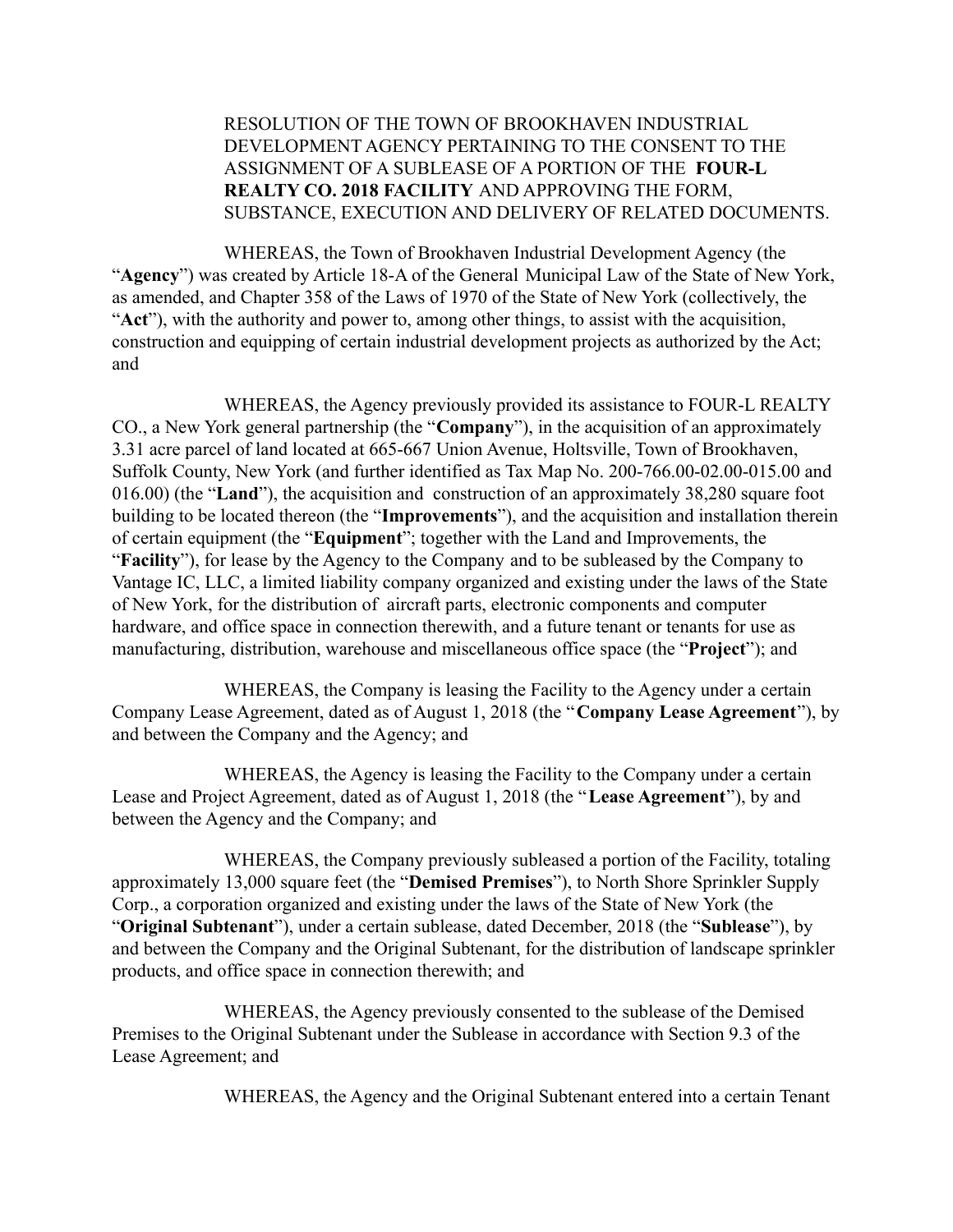Agency Compliance Agreement, dated as of January 9, 2019 (the "**Original Tenant Agency Compliance Agreement**"); and

WHEREAS, pursuant to Section 9.3 of the Lease Agreement, the Facility may not be subleased or used or occupied, in whole or in part, without the prior written consent of the Agency; and

WHEREAS, the Original Subtenant assigned the Sublease and the Original Tenant Agency Compliance Agreement to Heritage Landscape Supply Group, Inc., a corporation organized and existing under the laws of the State of Delaware (the "**Subtenant**"), and the Subtenant assumed the obligations of the Original Subtenant under the Sublease and the Original Tenant Agency Compliance Agreement, pursuant to an Assignment of Lease, dated December 10, 2021 (the "**Assignment**"); and

WHEREAS, the Company has requested that the Agency consent to the assignment of the Sublease by the Original Subtenant to the Subtenant and the use and occupancy of the Demised Premises by the Subtenant under the Sublease; and

WHEREAS, the Agency hereby consents to the assignment of the Sublease by the Original Subtenant to the Subtenant and the use and occupancy of the Demised Premises by the Subtenant under the Sublease, subject to the provisions of this resolution; and

WHEREAS, the Agency's consent may be manifested by the adoption of this resolution and the execution and delivery of a Tenant Agency Compliance Agreement (the "**Tenant Agency Compliance Agreement** "), by and between the Agency and the Subtenant; and

WHEREAS, the Act authorizes and empowers the Agency to promote, develop, encourage and assist projects such as the Facility and to advance the job opportunities, health, general prosperity and economic welfare of the people of the State of New York; and

WHEREAS, the Company and the Subtenant have agreed to indemnify the Agency against certain losses, claims, expenses, damages and liabilities that may arise in connection with the transaction contemplated by the subleasing of the Demised Premises.

NOW, THEREFORE, BE IT RESOLVED by the Agency (a majority of the members thereof affirmatively concurring) as follows:

Section 1. The Agency hereby finds and determines:

(a) By virtue of the Act, the Agency has been vested with all powers necessary and convenient to carry out and effectuate the purposes and provisions of the Act and to exercise all powers granted to it under the Act; and

(b) The subleasing of the Demised Premises to the Subtenant will promote and maintain the job opportunities, health, general prosperity and economic welfare of the citizens of the Town of Brookhaven and the State of New York and improve their standard of living and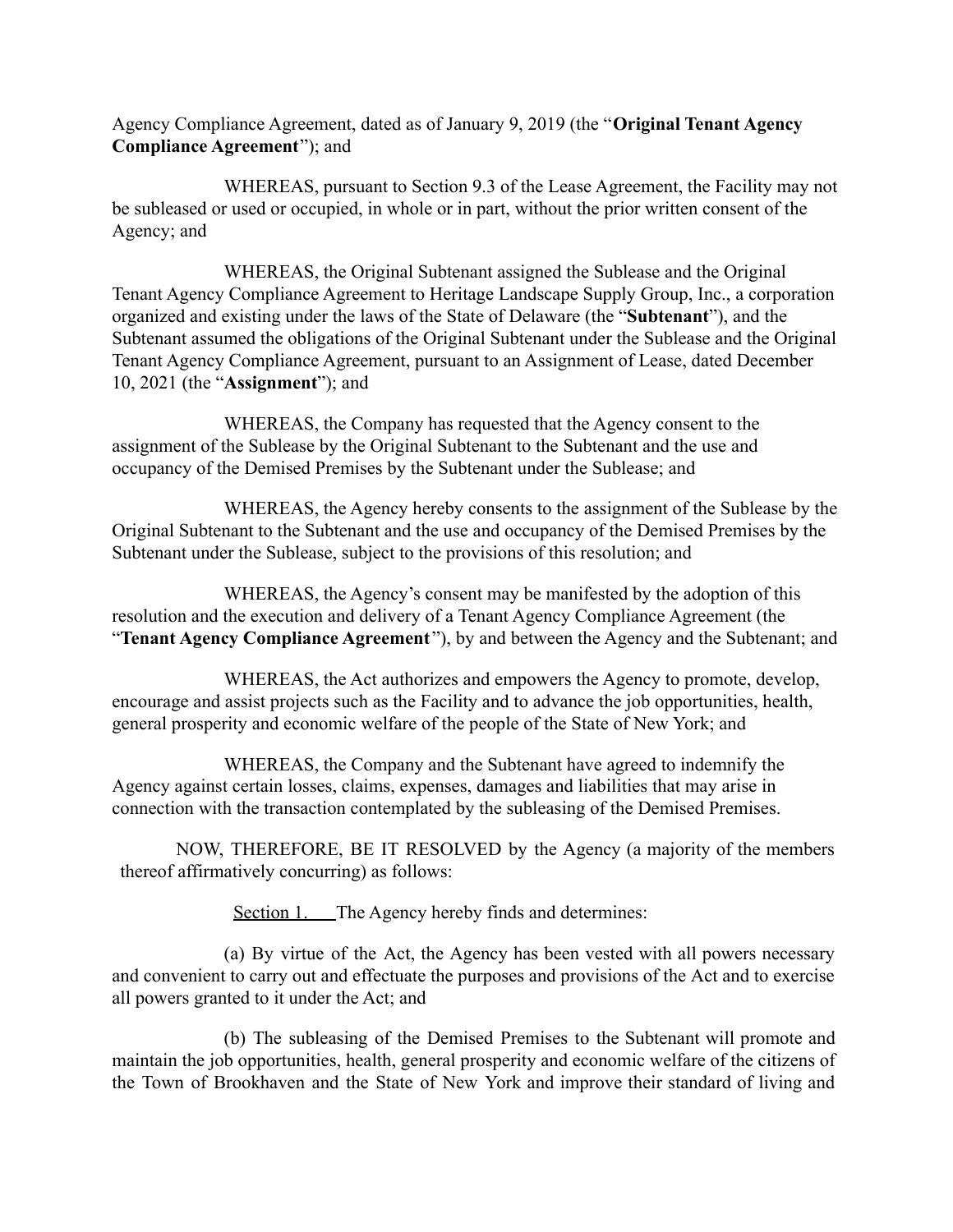thereby serve the public purposes of the Act; and

(c) Based on the certification of the Subtenant made or to be made in the Tenant Agency Compliance Agreement, and confirmed by the Subtenant by its acceptance below of this resolution, the occupancy of the Facility by the Subtenant shall not result in the removal of a facility or plant of the Subtenant from one area of the State to another area of the State or in the abandonment of one or more plants or facilities of the Subtenant located within the State, unless: (i) such occupation of the Facility is reasonably necessary to discourage the Subtenant from removing such other plant or facility to a location outside the State, or (ii) such occupation of the Facility is reasonably necessary to preserve the competitive position of the Subtenant in its industry; and

(d) It is desirable and in the public interest for the Agency to consent to the assignment of the sublease of the Demised Premises and to enter into the Tenant Agency Compliance Agreement; and

(e) Subject to this resolution, the Agency consents to the assignment of the Sublease by the Original Subtenant to the Subtenant and use and occupancy of the Demised Premises by the Subtenant pursuant to the Sublease and the Tenant Agency Compliance Agreement; and

(f) The execution of the Tenant Agency Compliance Agreement will satisfy the requirement of Section 9.3 of the Lease Agreement that any sublease, use or occupancy of the Facility be consented to in writing by the Agency.

Section 2. In consequence of the foregoing, the Agency hereby determines to enter into the Tenant Agency Compliance Agreement.

Section 3. The Chairman, Chief Executive Officer and/or any other member of the Agency are hereby authorized and directed to, on behalf of and in the name of the Agency, execute, deliver and perform a Tenant Agency Compliance Agreement, and such other certificates, agreements, instruments and documents, in such form and containing such terms, conditions and provisions as the person executing same on behalf of the Agency shall deem necessary or desirable, and shall approve, such necessity, desirability, and approval, to be conclusively evidenced by his or her execution and delivery thereof. The Chairman, Chief Executive Officer and/or any other member of the Agency are hereby authorized and directed, on behalf of and in the name of the Agency, to pay all fees, charges and expenses incurred, to cause compliance with the terms, conditions and provisions of agreements binding upon the Agency, and to do all such further acts and things, in furtherance of the foregoing as such person shall deem necessary or desirable, and shall approve.

Section 4. Any and all acts, instruments, and other writings heretofore or hereafter performed and/or executed and delivered by any one or more of the Chairman, Chief Executive Officer or any member of the Agency, pursuant to the several foregoing resolutions, for and on behalf of and in the name of the Agency, in connection with the transactions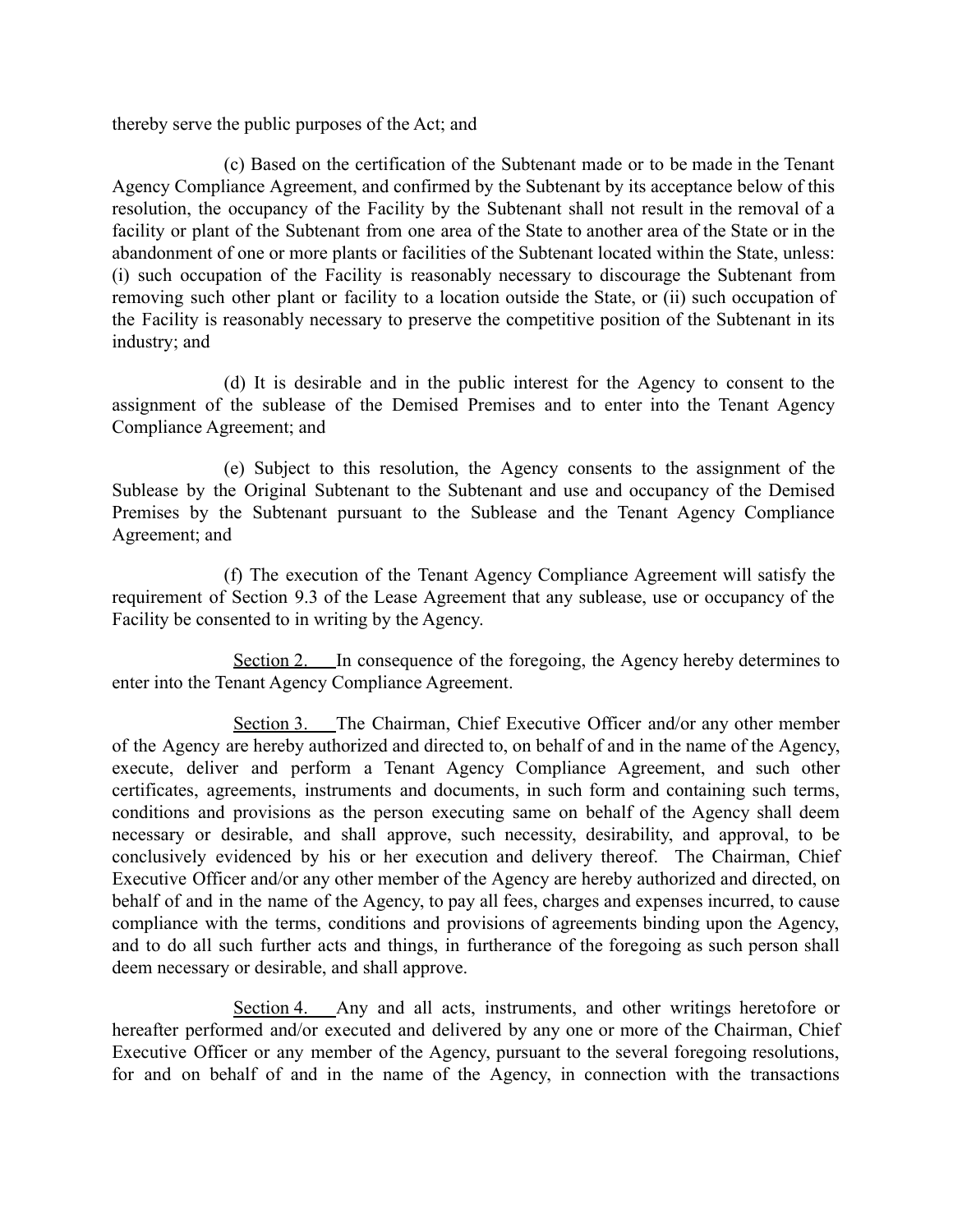contemplated thereby, be and the same hereby are, in all respects ratified, confirmed and approved.

Section 5. The documents, including the proposed Tenant Agency Compliance Agreement, promptly following the execution and delivery thereof, be identified by any of the Chairman, Chief Executive Officer or any member of the Agency by his or her endorsement thereon and when so identified be filed with the official records of the Agency.

Section 6. Any expenses incurred by the Agency with respect to the Demised Premises shall be paid by the Company and/or the Subtenant. By acceptance hereof, the Company and the Subtenant agree to pay such expenses and further agree to indemnify and hold harmless the Agency, its members, directors, employees and agents from and against all claims, suits, actions, proceedings, obligations, damages, liabilities, judgments, costs and expenses, including legal fees and expenses, incurred as a result of action or inaction taken by or on behalf of the Agency in good faith with respect to the Demised Premises.

Section 7. The Chairman, Chief Executive Officer, Counsel to the Agency or any member of the Agency are hereby authorized and directed (i) to distribute copies of this resolution to the Company, and (ii) to do such further things or perform such acts as may be necessary or convenient to implement the provisions of this resolution.

Section 8. This resolution shall take effect immediately.

Adopted: January 12, 2022

Accepted: January \_\_, 2022

## FOUR-L REALTY CO.

By:

, Partner

HERITAGE LANDSCAPE SUPPLY GROUP, INC.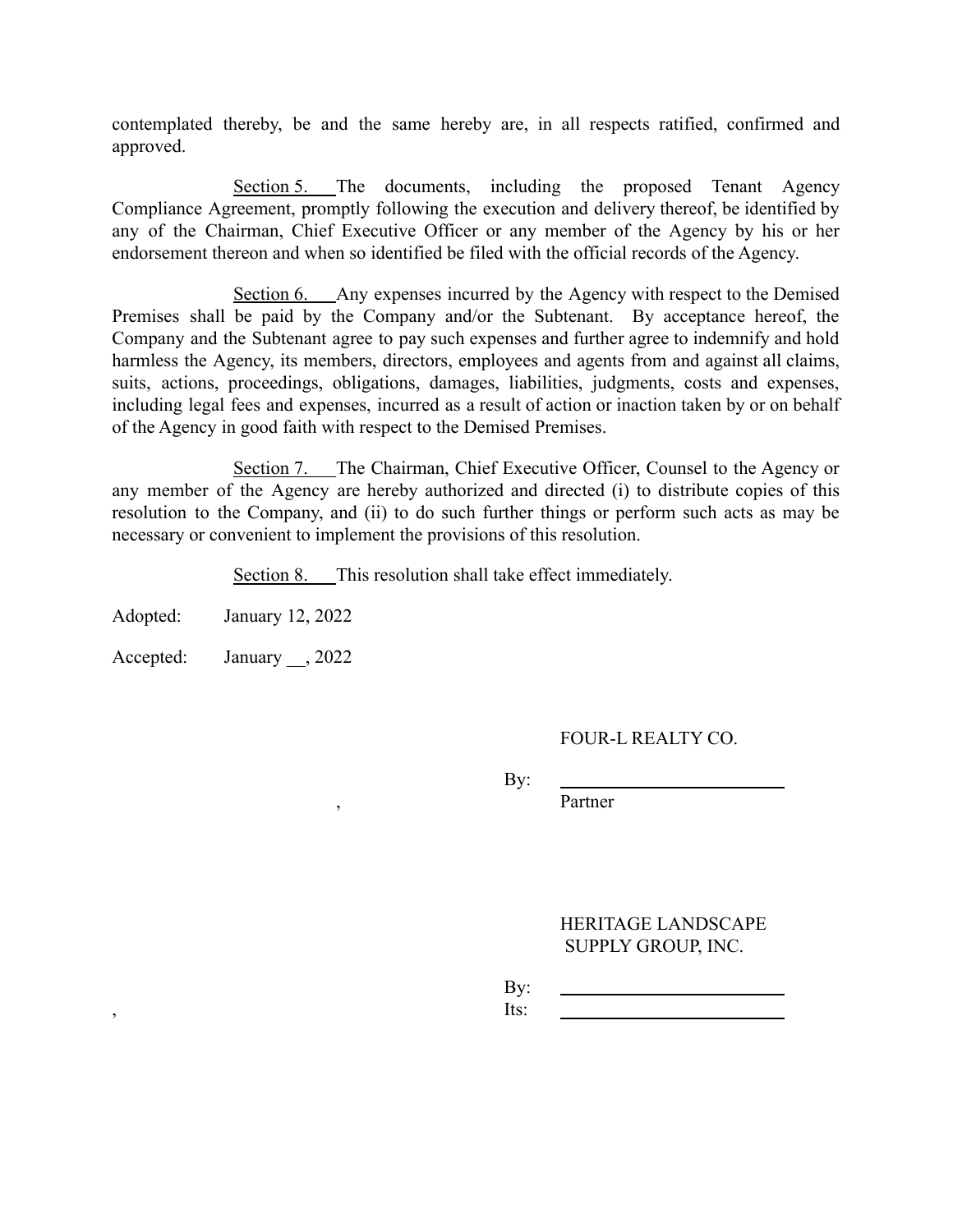RESOLUTION OF THE TOWN OF **BROOKHAVEN INDUSTRIAL DEVELOPMENT AGENCY MAKING CERTAIN FINDINGS** AND **DETERMINATIONS WITH RESPECT TO THE** ACQUISITION, CONSTRUCTION AND EOUIPPING OF A CERTAIN INDUSTRIAL **DEVELOPMENT FACILITY AND TAKING OFFICIAL ACTION** AUTHORIZING THE EXECUTION, DELIVERY AND PERFORMANCE OF AGREEMENTS AND TAKING OF CERTAIN OTHER ACTION PERTAINING TO THE FACILITY FOR FOUR-L REALTY CO. AND/OR ANY OF THE PRINCIPALS OF FOUR-L REALTY CO. AND/OR OTHER ENTITY FORMED OR TO BE FORMED ON BEHALF OF ANY OF THE FOREGOING. INCLUDING APPOINTING FOUR-L REALTY CO. AND/OR ANY OF THE FOREGOING PERSONS AND/OR ENTITIES AS AGENT OF THE AGENCY FOR THE PURPOSE OF ACQUIRING, CONSTRUCTION, AND EQUIPPING THE FACILITY.

WHEREAS, the Town of Brookhaven Industrial Development Agency (the "Agency") was created by Article 18-A of the General Municipal Law of the State of New York, as amended, and Chapter 358 of the Laws of 1970 of the State of New York (collectively, the "Act"), with the authority and power to, among other things, acquire, construct, renovate and equip a project, provide financial assistance, and mortgage, lease, grant options with respect to and dispose of property; and

WHEREAS, FOUR-L REALTY CO., a New York general partnership on behalf of itself and/or the principals of FOUR-L REALTY CO, and/or an entity formed or to be formed on behalf of any of the foregoing (the "Company") have submitted to the Agency a proposal for the Agency (the "Project") (a) to assist with the acquisition of an approximately 3.31 acre parcel of land located at 665-667 Union Avenue, Holtsville, Town of Brookhaven, Suffolk County, New York (and further identified as Tax Map No. 200-766.00-02.00-015.00 and 016.00) (the "Land"). and the acquisition and construction of an approximately 38,280 square foot building to be located thereon (the "Improvements"), and the acquisition and installation therein of certain equipment (the "Equipment"; together with the Land and Improvements, the "Facility"), to be initially leased by the Agency to the Company and subleased by the Company to Vantage IC, LLC, a limited liability company organized and existing under the laws of the State of New York, for the distribution of aircraft parts, electronic components and computer hardware, and office space in connection therewith, and a future tenant or tenants not yet determined for use as manufacturing, distribution, warehouse and miscellaneous office space and, (b) to grant mortgage liens thereon and security interests therein, and (c) to provide financial assistance within the meaning of the Act, including the following as they relate to the appointment of the Company as agent of the Agency with respect to the acquisition, construction and equipping of the Facility, whether or not any materials or supplies described below are incorporated into or become an integral part of the Facility: (i) all purchases, leases, rentals and other uses of tools, machinery and equipment in connection with the acquisition, construction and equipping of the Facility, (ii) all purchases, rentals, uses or consumption of supplies, materials and services of every kind and description used in connection with the acquisition, construction, and equipping of the Facility, and (iii) all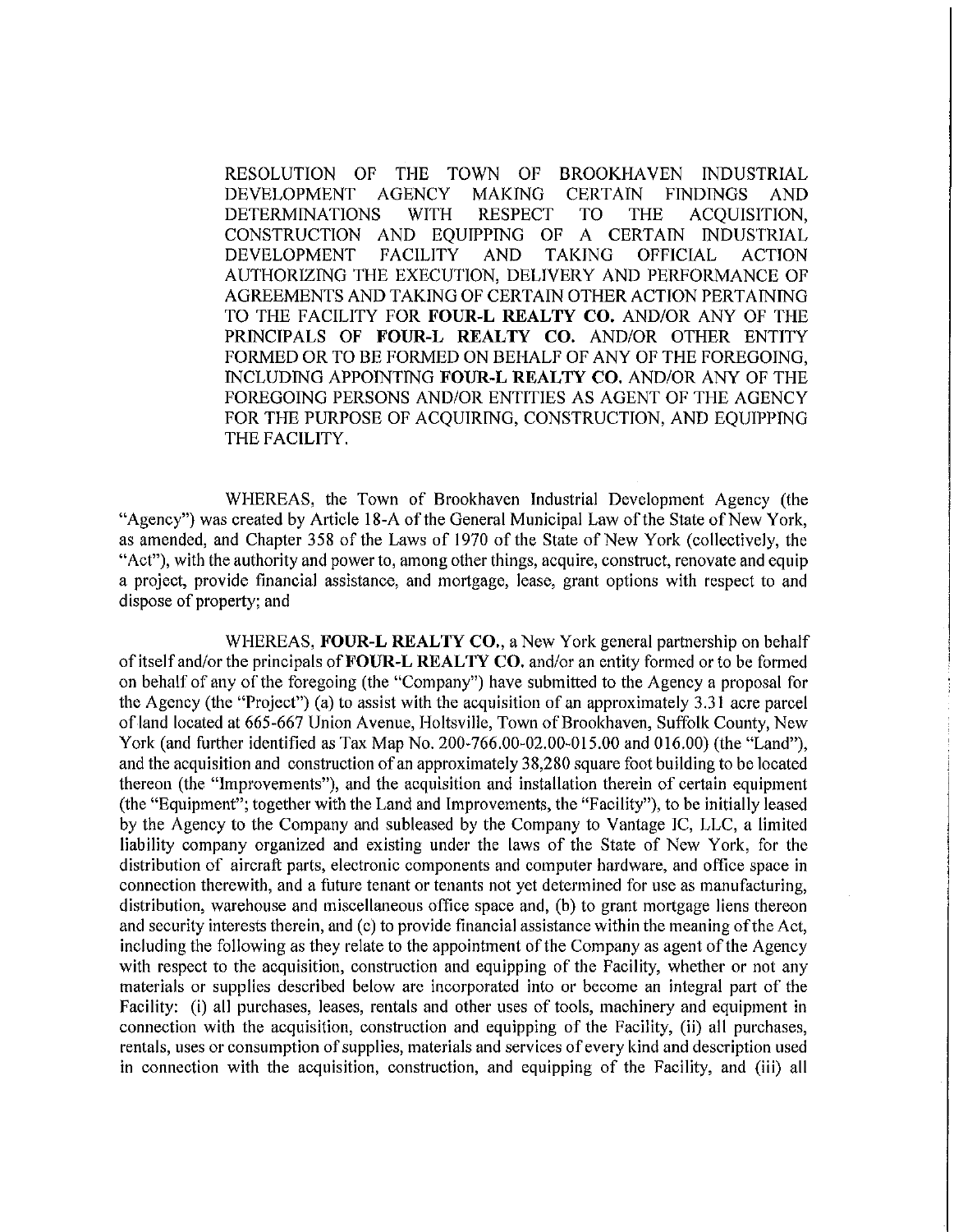purchases, leases, rentals and uses of equipment, machinery and other tangible personal property (including installation costs with respect thereto) installed or placed in, upon or under the Facility; and

WHEREAS, the Act authorizes and empowers the Agency to acquire, renovate, construct, equip, promote, develop, encourage and assist projects such as the Facility and to advance the job opportunities, health, general property and economic welfare of the people of the State of New York; and

WHEREAS, the Agency contemplates that it will provide financial assistance to the Company consistent with the policies of the Agency, in the form of (i) exemptions from mortgage recording taxes, to the extent allowable under applicable law, on mortgages securing an aggregate principal amount presently estimated to be \$2,380,000.00, but not to exceed \$2,750,000.00, in connection with the financing of the acquisition, construction and equipping of the Facility and any future financing, refinancing or permanent financing of the costs of acquiring, constructing and equipping of the Facility, (ii) exemptions from sales and use taxes on the acquisition, construction, and equipping of the Facility, including the purchase or lease of equipment, building materials, services or other personal property part of or to become part of the Facility, in an amount not to exceed \$110,000.00, and (iii) abatement of real property taxes (as set forth in the PILOT Schedule attached as Exhibit A hereof), all consistent with the policies of the Agency; and

WHEREAS, the Agency contemplates it will acquire a leasehold interest in the Land and Improvements under a certain Company Lease Agreement (the "Company Lease Agreement") for a term of approximately ten (10) years, by and between the Company and the Agency, and

WHEREAS, the Agency contemplates it will acquire title to the Equipment pursuant to a certain Bill of Sale (the "Bill of Sale"), from the Company to the Agency; and

WHEREAS, the Agency contemplates that it will lease and sublease the Facility to the Company under a certain Lease and Project Agreement (the "Lease Agreement") for a term of approximately ten (10) years, by and between the Agency and the Company, which Lease Agreement provides or shall provide, inter alia, for the Company's obligations regarding payments in lieu of taxes with respect to the Facility, and assurances of the Company with respect to the recapture of certain benefits, including sales and use tax and mortgage recording tax exemptions, granted under or by virtue of the Lease Agreement and other agreements; and

WHEREAS, the Company will sub-sublease the Facility to Vantage IC, LLC under a certain sublease (the "Vantage Sublease"), by and between the Company and Vantage IC, LLC, for the distribution of aircraft parts, electronic components and computer hardware, and office space in connection therewith, and to a future tenant or tenants not yet determined for use as manufacturing, distribution, warehouse and miscellaneous office space; and

WHEREAS, the Agency contemplates the Agency, the Company and others will enter into a certain Agency Compliance and Guaranty Agreement (the "Agency Compliance and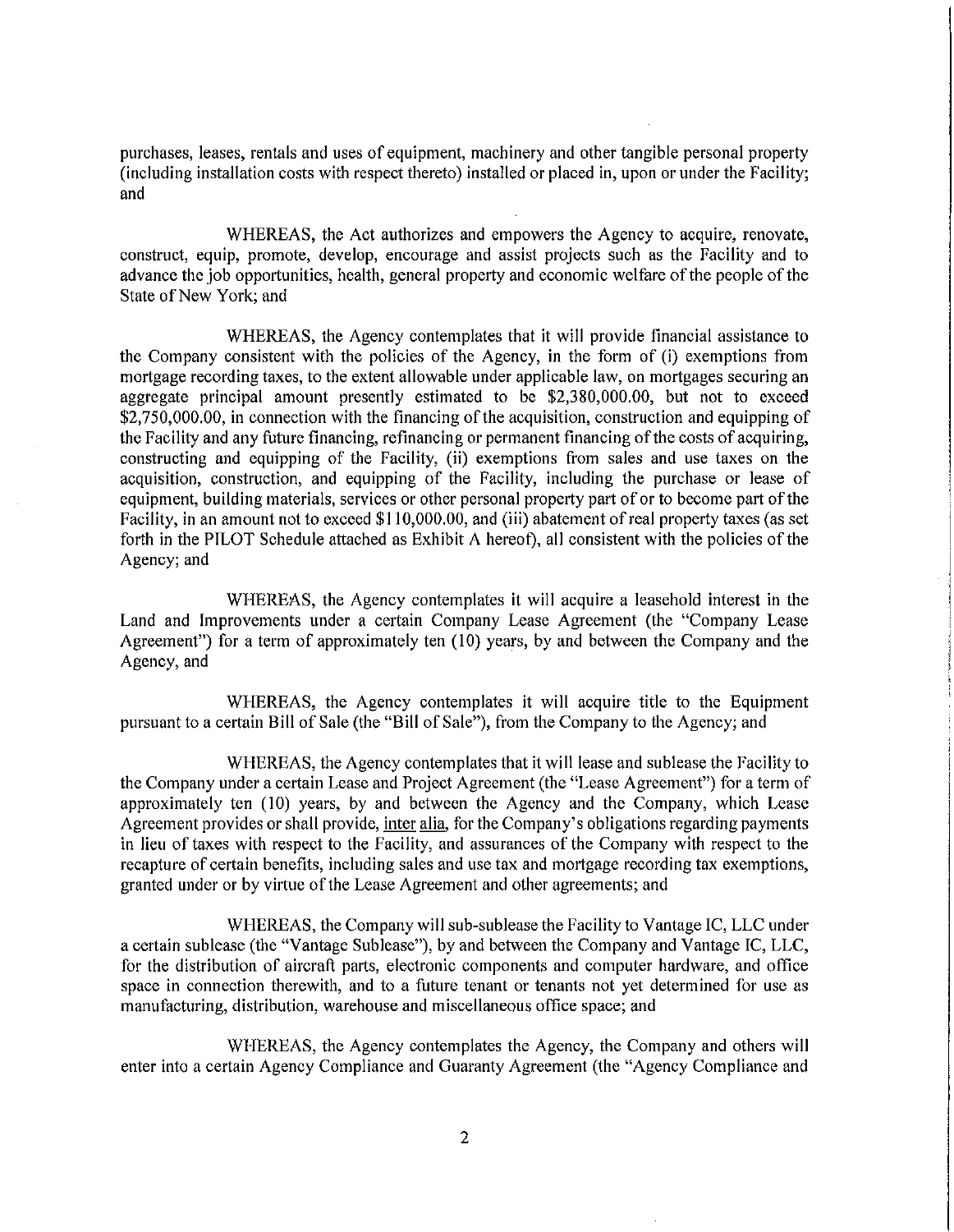Guaranty Agreement") in order to provide assurances to the Agency with respect to the Company's obligations to the Agency and compliance with environmental laws; and

WHEREAS, in order to finance a portion of the costs of the Project, the Company anticipates it may obtain loans from a lender or lenders to be determined (collectively, the "Bank"). and in order to secure the obligations of the Company and/or others to the Bank, the Agency contemplates that, at the request of the Company, the Agency, the Company and/or others will execute and deliver a mortgage or mortgages or a security agreement or security agreements in favor of the Bank, including replacements, substitutions, extensions and additions to such mortgages), for the financing, any refinancing or permanent financing of the costs of the acquisition, renovation, construction and equipping of the Facility, with a limitation of the Agency's liability thereunder (collectively, the "Mortgage") for the purpose of subjecting the Facility to the lien of the Mortgage; and

WHEREAS, a public hearing (the "Hearing") was held on July 6, 2018, so that all persons with views in favor of, or opposed to, either the financial assistance contemplated by the Agency or the location or nature of the facility, could be heard; and

WHEREAS, notice of the Hearing was given more than ten days prior thereto, such notice (together with proof of publication) having been filed with the records of this Agency; and

WHEREAS, the minutes of the Hearing having been filed with the records of this Agency; and

WHEREAS, the Agency has given due consideration to the application of the Company and to the representations by the Company that the proposed transfer of real estate is either an inducement to the Company to maintain or expand the Facility in the Town of Brookhaven or is necessary to maintain the competitive position of the Company in its industry; and

WHEREAS, pursuant to Article 8 of the Environmental Conservation Law and the regulations adopted pursuant thereto by the Department of Environmental Conservation of the State of New York (collectively, the "SEQR Act" or "SEQRA"), the Agency constitutes a "State Agency"; and

WHEREAS, to aid the Agency in determining whether the Facility may have a significant effect upon the environment, the Company has prepared and submitted to the Agency an Environmental Assessment Form and related documents (the "Questionnaire") with respect to the Facility, a copy of which is on file at the office of the Agency; and

WHEREAS, the Questionnaire has been reviewed by the Agency.

NOW, THEREFORE, BE IT RESOLVED by the Town of Brookhaven Industrial Development Agency (a majority of the members thereof affirmatively concurring) that:

Based upon the Environmental Assessment Form completed by the Section 1. Company and reviewed by the Agency and the Town of Brookhaven Planning Board (the "Lead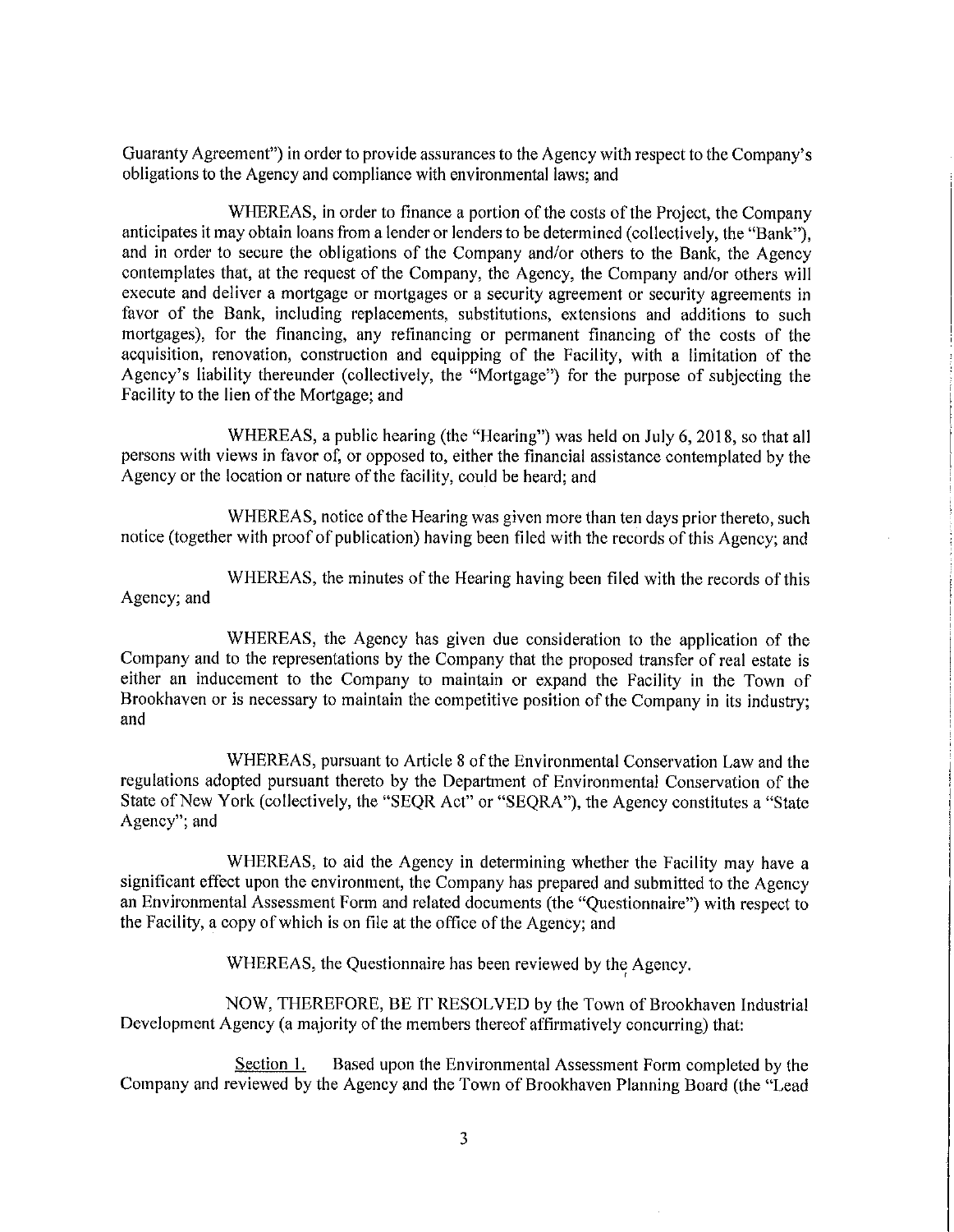Agency") and other representations and information furnished by the Company regarding the Facility, the Agency determines that action relating to the acquisition, construction, equipping and operation of the Facility is a "Unlisted" action, as that term is defined in the State Environmental Quality Review Act ("SEQRA") (Article 8 of the Environmental Conservation Law). An environmental review of the Facility pursuant to SEORA was conducted by the Lead Agency and, on February 5, 2018 a negative declaration for purposes of SEQRA was adopted by the Lead Agency. The Agency concurs with the findings of the Lead Agency, and as of the date of this resolution, determines that the action will not have a "significant effect" on the environment and, therefore, an environmental impact statement will not be required. This determination constitutes a negative declaration for the purposes of SEORA. Notice of this determination shall be filed to the extent required by the applicable regulations under SEQRA or as may be deemed advisable by the Chairman, Chief Executive Officer of the Agency or counsel to the Agency.

> The Agency hereby finds and determines: Section 2.

By virtue of the Act, the Agency has been vested with all a. powers necessary and convenient to carry out and effectuate the purposes and provisions of the Act and to exercise all powers granted to it under the Act; and

in the Act; and

 $\mathbf{b}$ . The Facility constitutes a "project", as such term as defined

The Facility preserves the public purposes of the Act by  $\mathbf{C}$ preserving or increasing the number of permanent private sector jobs in the Town of Brookhaven. The Company has represented to the Agency that it will provide approximately forty two (42) fulltime employees within two (2) years of project completion; and

The leasing of the Land and Improvements by the Agency d. from the Company, the acquisition, construction and equipping of the Facility, the leasing and subleasing of the Facility to the Company, the sub-subleasing of the Facility by the Company, and the providing of financial assistance to the Company within the meaning of the Act, and the granting of mortgages on, and security interests in, the Facility, will promote and maintain the job opportunities, health, general prosperity and economic welfare of the citizens of the Town of Brookhaven and the State of New York and improve their standard of living and thereby serve the public purposes of the Act.

> e. Based upon the representations of the Company:

 $\mathbf{i}$ the Facility conforms with the local zoning laws and planning regulations of the Town of Brookhaven and all regional and local use plans for the area in which the Facility is located; and

ii The Facility and the operations conducted therein will not cause or result in the violation of the health, labor or other laws of the United States of America, the State of New York, or the Town of Brookhaven; and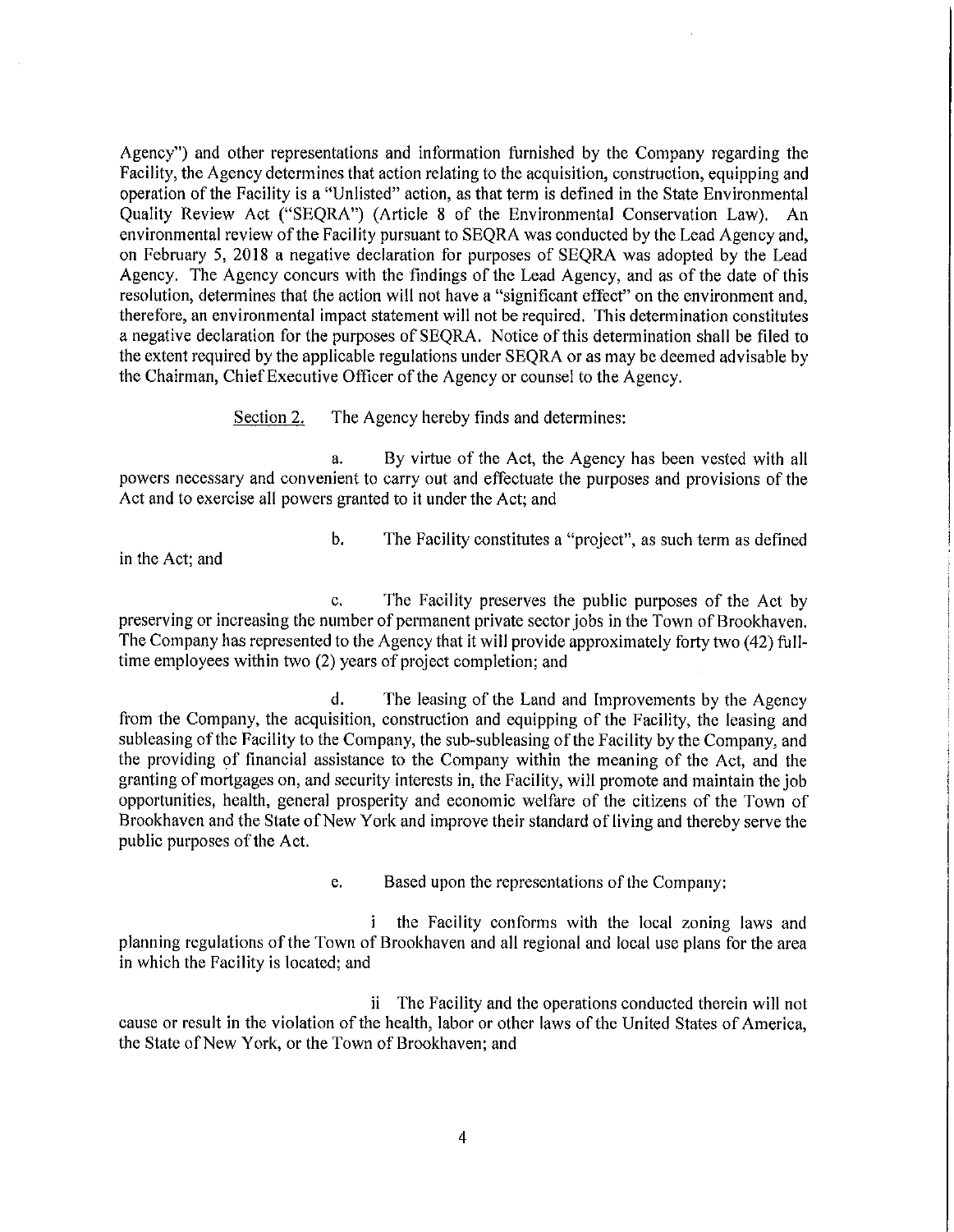iii The Agency approves the location of the site of the

Facility; and

iv The financial assistance of the Agency and the transactions contemplated hereby are reasonably necessary to induce the Company to maintain and expand their operations within the State of New York, and to preserve the competitive positions of the Company; and

v The Facility shall not be used for retail sales; and

f. It is desirable and in the public interest for the Agency to lease and sublease the Facility to the Company.

Section 3. The Agency has assessed all material information included in connection with the Company's application for financial assistance, as amended, including but not limited to, the cost-benefit analysis prepared by the Agency, and such information has provided the Agency a reasonable basis for its decision to provide the financial assistance described herein to the Company.

Section 4. The Agency is hereby authorized and determines to, in furtherance of the purposes of the Act, lease the Land and Improvements from the Company, acquire, construct, equip, repair and maintain the Facility, lease and sublease the Facility to the Company, authorize the Company to sublease the Facility to Vantage IC, LLC and to future tenants not yet determined, and grant mortgage lien(s) and security interest(s) in the Facility.

The Agency hereby authorizes and approves of the following Section 5. economic benefits to be granted or inure to the benefit of the Company; (i) exemptions from mortgage recording taxes, to the extent allowable under applicable law, on mortgages securing an aggregate principal amount presently estimated to be \$2,380,000.00, but not to exceed \$2,750,000.00, in connection with the financing of the acquisition, construction and equipping of the Facility and any future financing, refinancing or permanent financing of the costs of acquiring, constructing, and equipping of the Facility, (ii) exemptions from sales and use taxes on the acquisition, construction, and equipping of the Facility, including the purchase or lease of equipment, building materials, services or other personal property part of or to become part of the Facility, in an amount not to exceed \$110,000.00, and (iii) abatement of real property taxes (as set forth in the PILOT Schedule attached as Exhibit A hereof), consistent with the policies of the Agency.

Subject to, and conditioned upon, the execution and delivery by the Section 6. Company and such other persons as may be required by the Agency of, and the acceptance by the Agency of, the Company Lease Agreement, Lease Agreement, the Agency Compliance and Guaranty Agreement, and such other documents as may be required by the Agency, and the closing of the transactions contemplated hereby and thereby, the Company is hereby appointed the true and lawful agent of the Agency to acquire, construct and equip the Facility, and is authorized to delegate their status as agents of the Agency to the Company's agents, subagents, contractors, subcontractors, suppliers, vendors and other parties as the Company may choose for the purpose of acquiring, constructing, or equipping the Facility. The appointment described above includes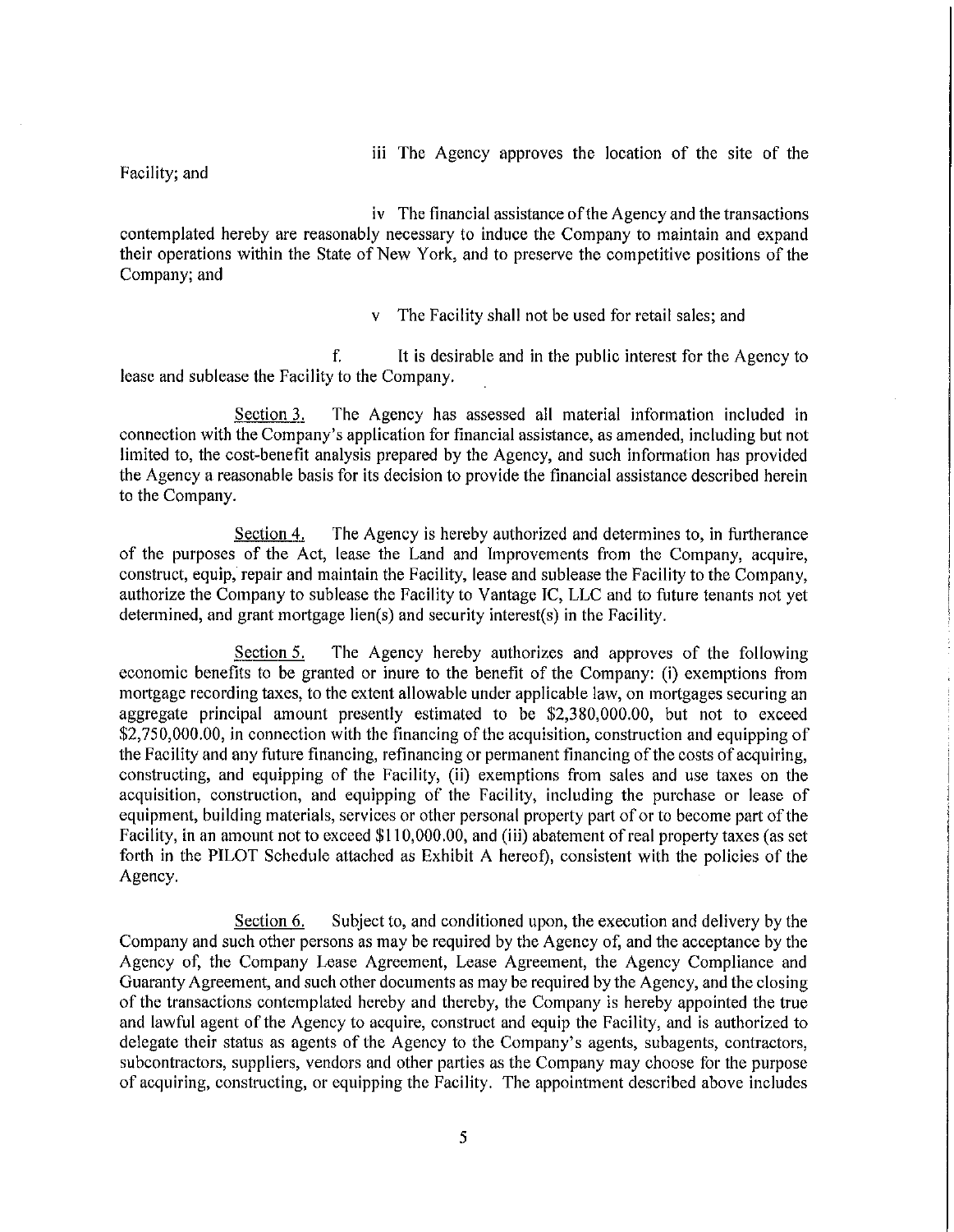the following activities as they relate to the acquiring, constructing, and equipping of the Facility, whether or not the materials, services or supplies described below are incorporated into or become an integral part of the Facility: (i) all purchases, leases, rentals and other uses of tools, machinery and equipment in connection with acquiring, constructing, and equipping the Facility, (ii) all purchases, rentals, uses or consumption of supplies, materials and services of every kind and description in connection with acquiring, constructing, and equipping the Facility, and (iii) all purchases, leases, rentals and uses of equipment, machinery, and other tangible personal property (including installation costs with respect thereto), installed or placed in, upon or under the Facility. This Agency appointment includes the power to make, execute, acknowledge and deliver any contracts, orders receipts writings and instructions, as the stated agents for the Agency, and in general to do all things which may be requisite or proper for completing the Facility, all with the same powers and with the same validity as the Agency could do if acting on its own behalf. The appointment hereunder shall expire upon the earliest of (a) the last day of the calendar month in which the expiration of two years after the commencement of the term of the Lease Agreement occurs, (b) completion of the initial acquisition, construction, and equipping of the Facility, and (c) the date on which the Company has realized exemptions from sales and use taxes by reason of the Agency's participation in the Project in an aggregate amount of \$110,000.00 or more, provided however, such appointment may be extended and the amounts of the exemptions may be increased at the sole discretion of the Agency, upon the written request of the Company, if such activities and improvements are not completed by such time or additional sales and uses tax exemptions are necessary. The Company shall indemnify the Agency with respect to any transaction of any kind between and among the agents, subagents, contractors, subcontractors, materialmen, yendors and/or suppliers and the Company, as agents of the Agency. The aforesaid agency appointment expressly exclude the Company from purchasing motor vehicles, including any cars, trucks, vans or buses which are licensed by the Department of Motor Vehicles for use on public highways or streets.

The Chairman, Chief Executive Officer and/or any other member of Section 7. the Agency are hereby authorized and directed to, on behalf of and in the name of the Agency, execute, deliver and perform a Company Lease Agreement, Lease Agreement, Equipment Lease Agreement, Agency Compliance and Guaranty Agreement, Mortgage (including construction, permanent and refinancing mortgages, and replacements, substitutions, extensions and additions to such mortgages) with a limitation of the Agency's liability thereunder, and other certificates. agreements, instruments and documents, as above contemplated and in such form and containing such terms, conditions and provisions as the person executing same on behalf of the Agency shall deem necessary or desirable, and shall approve, such necessity, desirability, and approval, to be conclusively evidenced by his or her execution and delivery thereof. The Chairman, Chief Executive Officer and/or any other member of the Agency are hereby authorized and directed, on behalf of and in the name of the Agency, to pay all fees, charges and expenses incurred, to cause compliance with the terms, conditions and provisions of agreements binding upon the Agency, and to do all such further acts and things, in furtherance of the foregoing as such person shall deem necessary or desirable, and shall approve.

The Company hereby agrees to comply with Section 875 of the Act. Section 8. The Company further agrees that the exemption of sales and use tax provided pursuant to the Act and the appointment of the Company as agent of the Agency pursuant to this resolution is subject to termination and recapture of benefits pursuant to Section 875 of the Act, the Lease Agreement.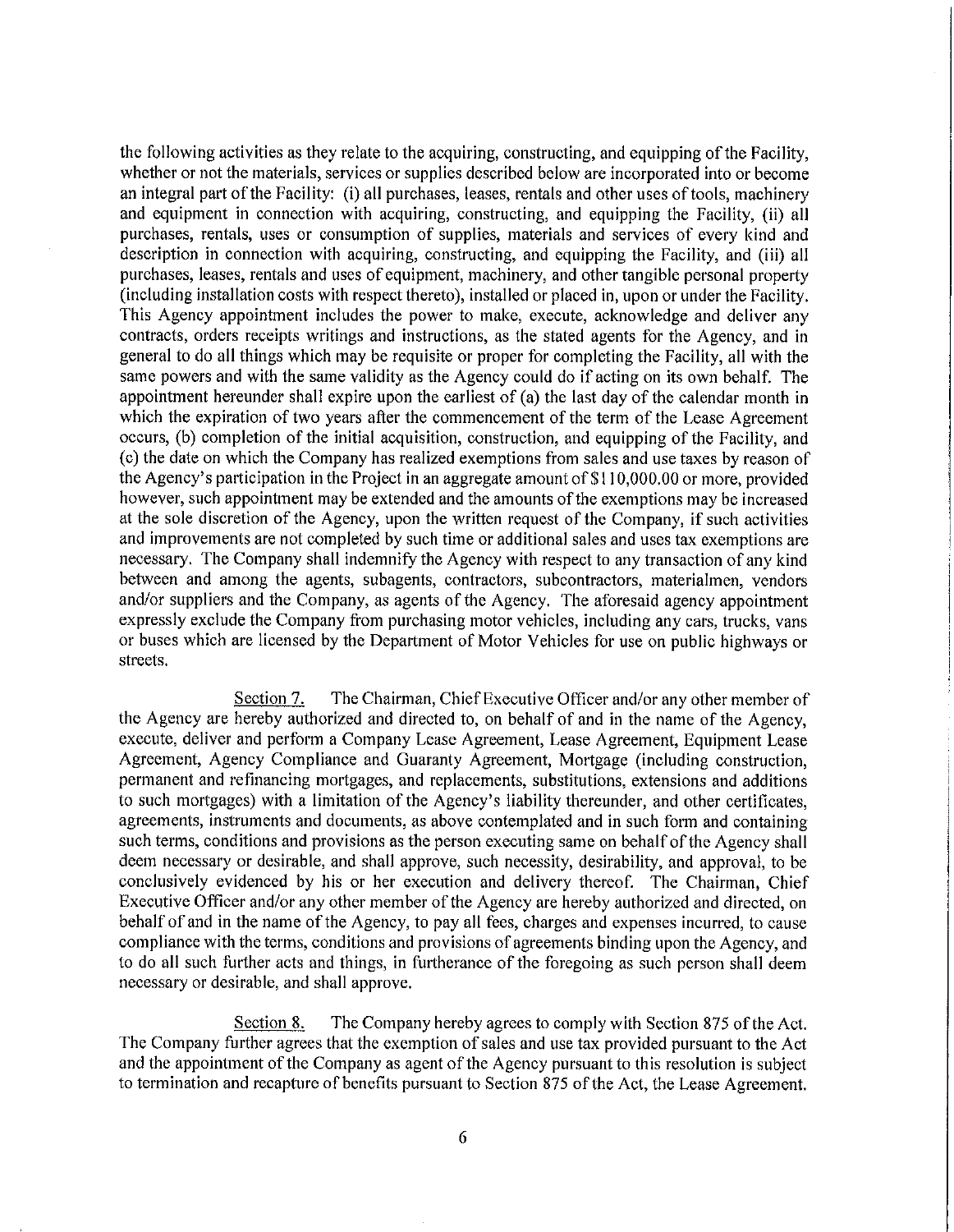Section 9. Weinberg Gross & Pergament LLP are hereby appointed Transaction Counsel to the Agency, and is authorized and directed to work with Counsel to the Company and others, to prepare, for submission to the Agency, all documents necessary to effect the transaction described in these resolutions.

Section 10. Any and all acts, instruments, and other writings heretofore or hereafter performed and/or executed and delivered by any one or more of the Chairman, Chief Executive Officer or any member of the Agency, pursuant to the several foregoing resolutions, for and on behalf of and in the name of the Agency, in connection with the transactions contemplated thereby, be and the same hereby are, in all respects ratified, confirmed and approved.

Section 11. The documents, including the proposed Company Lease Agreement, Lease Agreement, Agency Compliance and Guaranty Agreement and Mortgage, promptly following the execution, and delivery thereof, be identified by any of the Chairman, Chief Executive Officer or any member of the Agency by his or her endorsement thereon and when so identified be filed with the official records of the Agency.

Any expenses incurred by the Agency with respect to the Facility Section 12. shall be paid by the Company. By acceptance hereof, the Company agrees to pay such expenses and further agree to indemnify and hold harmless the Agency, its members, directors, employees and agents from and against all claims, suits, actions, proceedings, obligations, damages, liabilities, judgments, costs and expenses, including legal fees and expenses, incurred as a result of action or inaction taken by or on behalf of the Agency in good faith with respect to the Facility.

Section 13. The Chairman, Chief Executive Officer, Counsel to the Agency or any member of the Agency are hereby authorized and directed (i) to distribute copies of this resolution to the Company, and (ii) to do such further things or perform such acts as may be necessary or convenient to implement the provisions of this resolution.

Section 14. This resolution shall take effect immediately, and, unless sooner rescinded or amended, shall be deemed rescinded at the expiration of six (6) months after the date of the adoption of this resolution if the closing contemplated hereunder has not occurred prior to such expiration, subject to extension at the discretion of the Agency upon the written request of the Company.

| Adopted: | July 11, 2018 |  |
|----------|---------------|--|
|          |               |  |

Accepted: July , 2018

®OUR-L' REALIX∕CO. , Partner